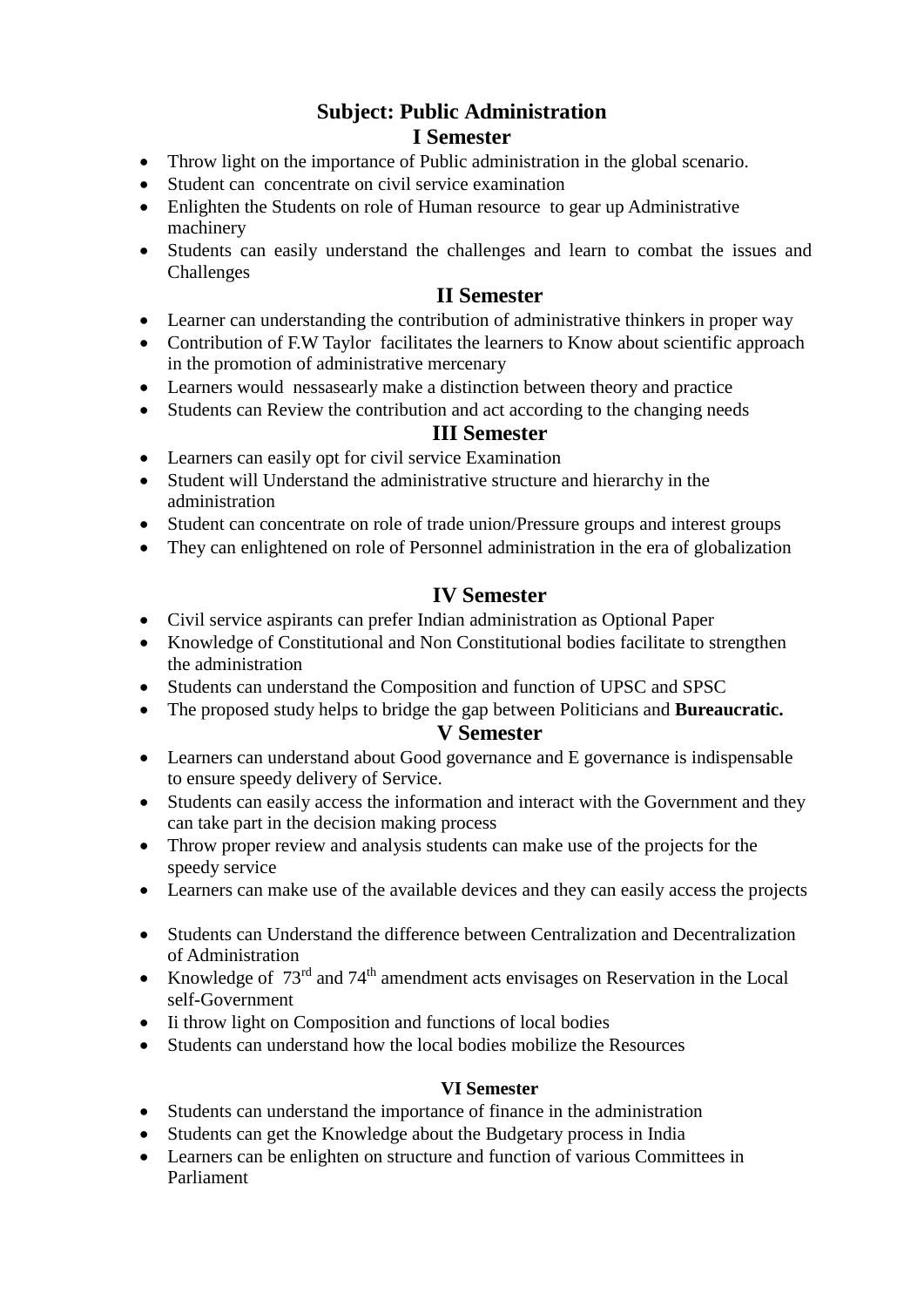- It envisages on the economic factors and learners can get the knowledge of C A G and Public debt
- Create awareness on Social welfare programmes
- Students can react against violation
- Throw extensional activity they can understand the role of destitute homes NGO'S, and other Organization
- It thrown light on the Acts enacted by the Parliament for the promotion of social justice

### **Subject: Journalism and Mass Communication I Semester INTRODUCTION TO COMMUNICATION**

 Understand the concept, nature and scope of communication and to learn to effectively use communication in Journalism.

# **II Semester DSC-1B Core: APPLIED JOURNALISM**

- Understand the concept, nature and scope of Journalism.
- Orient the students about the history of Journalism in India.
- The paper throws light on the available job opportunities in the field of Journalism.

### **III Semester DSC-1C Core : REPORTING**

 Understand the concept of News, Reporting and Techniques, Media Conference, Press Release and different types of Reporting.

### **IV Semester DSC-1D Core : EDITING**

- Teaches the fundamentals of Editing.
- Understand the concept of Editing and Techniques, Rewriting, editorial writing and translation.

#### **V Semester**

### **DSE-1A Core : ONLINE MEDIA**

 Teaches basics and fundamental of Computers, To Learn and understand the concept of Application in Media, Designing and Pagination.

#### **Or**

#### **DSE-2A Freelancing & Feature writing**

 Understand the concept of Feature, Techniques of Feature Writing, types of Feature, Freelancing and Feature Syndicate.

### **Or DSE-3A Media Law and Ethics**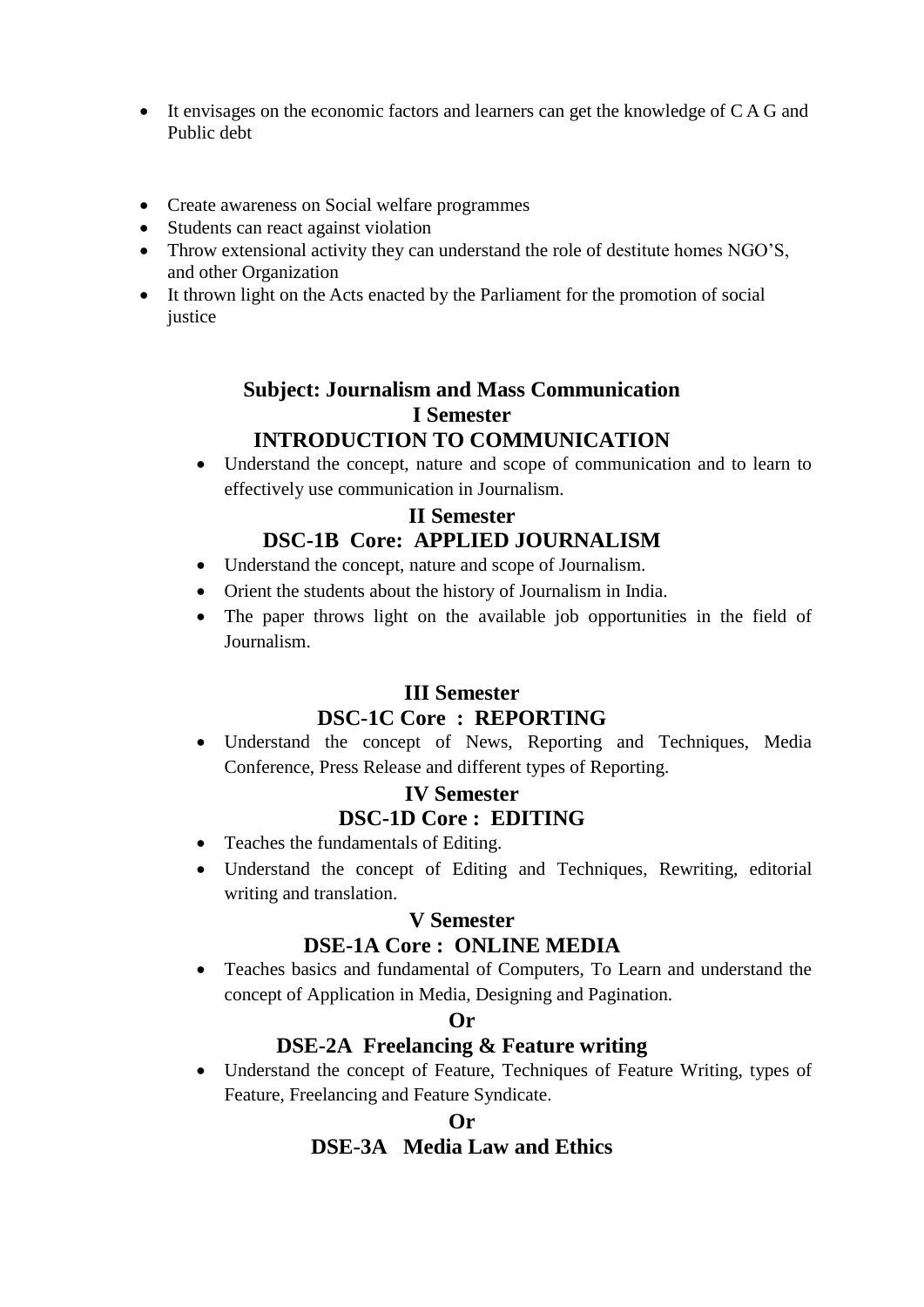Understand the concept of Freedom of Press, Code and Ethics of Journalists, RtoI, Defamation and learning Articles and Civil and Criminal Procedure Codes.

### **GE- 1 Media and Society**

 Understand the concept of Freedom of Press, Learning Articles and Civil and Criminal Procedure Codes. Role of Media in Democracy. News Coverage/Reporting etc.

### **VI Semester**

### **DSE-1B Advertising and Public Relations**

 Teach basics and fundamentals of Advertising, Advertising Agencies and Learn understanding the concept of PRO. Designing of Advertisements.

#### Or

### **DSE-2B Introduction to Electronic Media**

 Understand the concept of Electronic Media. Origin of Radio, TV and Indian Cinema.

### OR

### **DSE-3B Media Management**

 Understand the concept of Press and Media. Organization Setup/Infrastructure of different kinds of Media. Role and Responsibilities of Media in Society.

### **GE -2 Intercultural Communication**

 Understands the concept of Society and Culture. Convergence and Impact of Media on Culture.

## **Subject: Environmental Science**

- Master core concepts and methods from ecological and physical sciences and their application in environmental problem solving.
- Appreciate the ethical, cross cultural and historical context of environmental issues and the links between human and natural system
- Understand the Trans national character of environmental problems and ways of addressing them, including interactions across local to global scales.
- Apply systems concepts and methodologies to analyze and understand interactions between social and environmental processes.
- Reflect critically about their roles and identities as citizens, consumers and environmental actors in a complex, interconnected world.
- Demonstrate proficiency in quantitative methods, qualitative analysis, critical thinking, written and oral communication needed to conduct high level work as interdisciplinary scholars and practioners.
- Gets the knowledge of concepts and methods from economic, political  $\&$ social analysis as they pertain to the design and evolution of environmental policies and institutions.